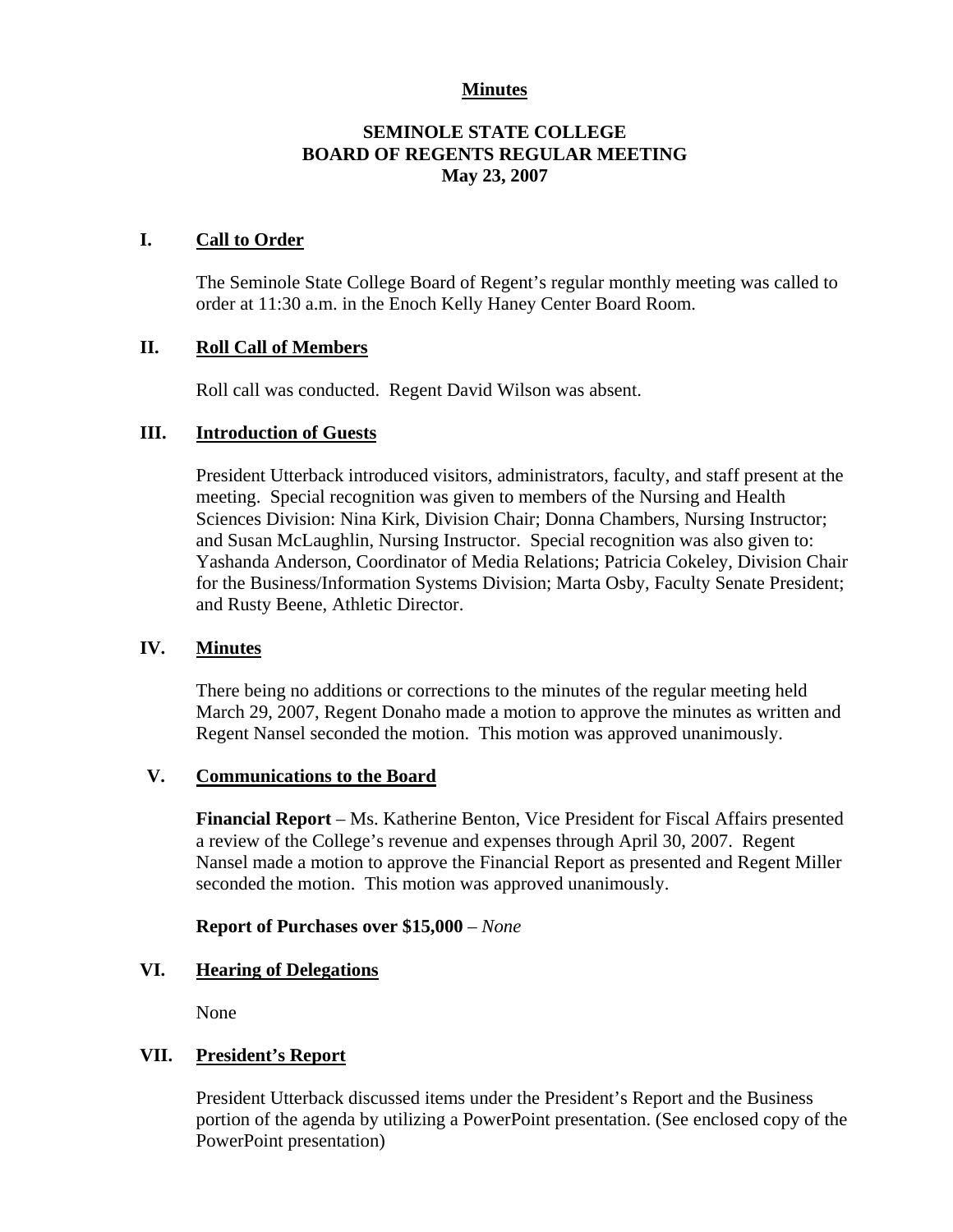Minutes SSC Board of Regents Regular Meeting May 23, 2007 Page 2

> *Recognition Banquet* – President Utterback updated the Board on the success of the Spring Recognition Banquet. He stated that three former students were inducted into the Alumni Hall of Fame. These former students were: Marilyn Kincade, Eric Myers and Ed Smith. Approximately \$25,000 was raised at this event for the SSC Educational Foundation.

> *Commencement*– President Utterback informed the Board that commencement was held on Friday, May 11, 2007 and went very well. The President pointed out that students at Seminole State College are not always traditional 18 to 20 year-olds. This year we had a mother, husband, daughter trio of students that graduated together. Oklahoma Supreme Court Justice Steven W. Taylor was the commencement speaker.

> *Campus Update*– President Utterback updated the Board on several campus activities. He stated that the SSC Phi Theta Kappa held its honors reception on Monday, May 7, 2007. Marta Osby PTK sponsor stated that she has had a very good group of students this year. She also stated that Lana Reynolds, Vice President for Institutional Advancement, was inducted as an honorary member of PTK at the honors reception. A Seminole State College and Seminole Nation partnership was honored by the OSRHE Economic Development Council. President Utterback told the Board that SSC had a "Fun Day" on campus for students on April 11, 2007. SSC Student Amanda Ramirez was awarded the "Outstanding Participant" award at the National Indian and Native American Employment Training Conference on April  $18<sup>th</sup>$ . The Board was informed that the Federal Upward Bound grant in the amount of \$343,873 annually for four years has been renewed. Also, a new Upward Bound grant in the amount of \$250,000 annually for four years has been awarded to Seminole State College.

> *Spring Sports Update*– President Utterback updated the Board on spring sports. He stated that the SSC Golf team hosted the NJCAA Region II Golf Tournament at the Jimmie Austin Golf Course in Seminole. The SSC Lady Trojans softball team placed  $3<sup>rd</sup>$  in the NJCAA Region II Softball Tournament and the SSC Trojan baseball team ended their season as Runners-up in the NJCAA Region II Tournament in Bartlesville.

> *Tennis Program Reinstatement* – President Utterback informed the Board that the tennis program at Seminole State College has been reinstated and Mr. Brian Nelson of Ada has been hired as the coach.

*Personnel Update* – President Utterback updated the Board on several personnel changes and recognitions. He stated that Yashanda Anderson has been hired as the Coordinator of Media Relations. Rusty Beene has been named the national chair of NJCAA Men's Basketball. Dr. Donna Hardin has retired as English Instructor and Erin Pick, volleyball coach, has submitted her resignation.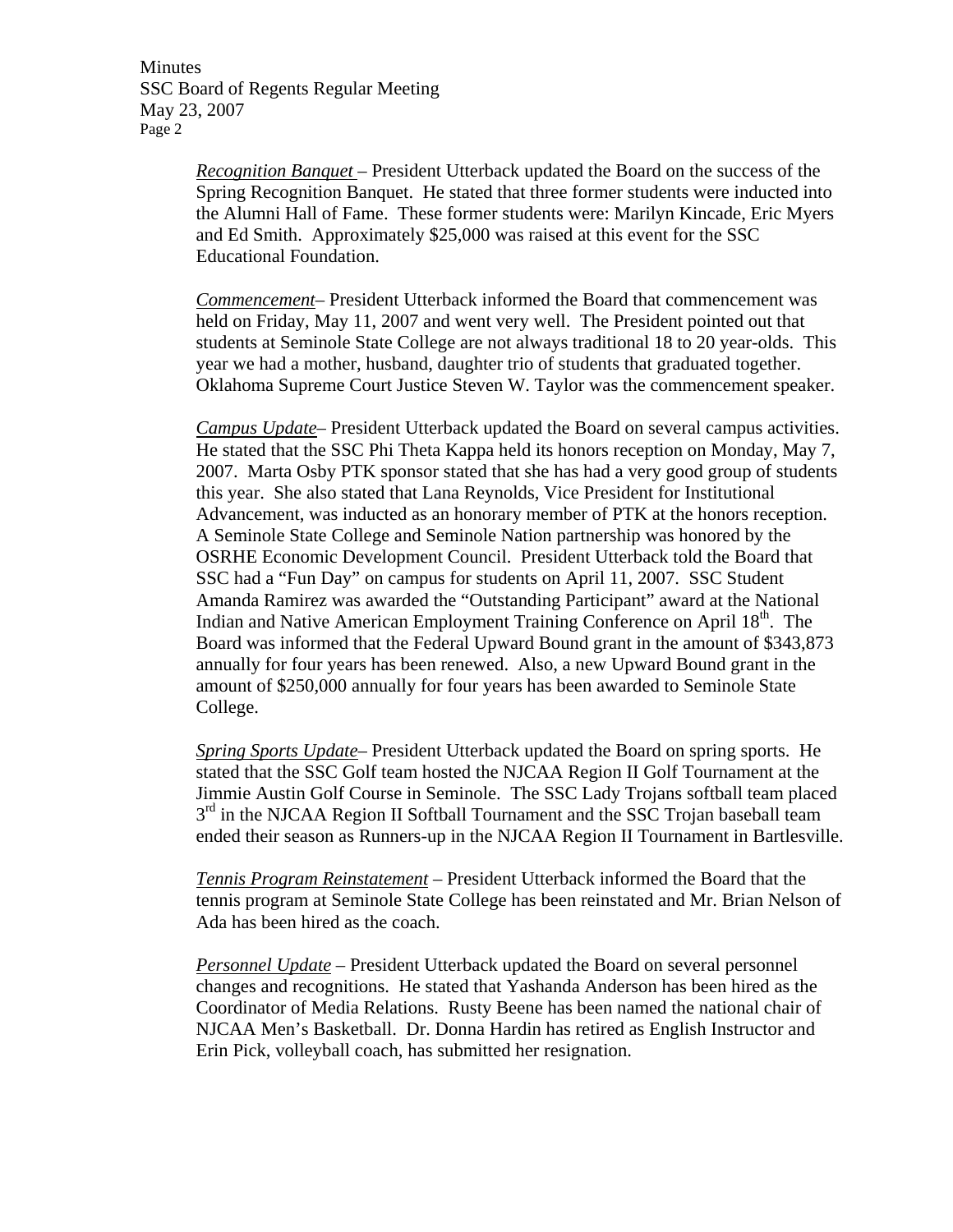Minutes SSC Board of Regents Regular Meeting May 23, 2007 Page 3

> *Construction Update* – President Utterback updated the Board on campus construction projects. The residence hall project is approximately six weeks behind schedule with a proposed completion date of September  $15<sup>th</sup>$ . President Utterback is currently exploring options for housing the students designated to reside in this new facility when the fall term begins in August. President Utterback stated that the Maintenance Building project is back under construction after some code issues with the State Fire Marshall. An alteration in building plans caused a delay while additional approvals were obtained. The Title IX softball project will begin construction of buildings as soon as dirt work is completed.

> *Higher Learning Commission Activities* – President Utterback presented the Board with information about preparations for the 2009-2010 accreditation site visit from the Higher Learning Commission of North Central.

> *Legislative Update* – President Utterback updated the Board on Legislative activities. He stated that higher education will receive \$33 Million in new funding, which will mean approximately \$180,000 for Seminole State College. The President discussed the proposed Tuition Lock Program which is being proposed by the legislature. This program would lock tuition rates for students for a certain period of time. President Utterback stated that this could be hard for the College to track. This bill is still under discussions and he is waiting for more information about this program.

> *Regent Appointment* – President Utterback informed the Board that Chairman David Wilson has been reappointed to another seven-year term as a member of the Seminole State College Board of Regents.

# **VIII. Business**

**Consideration of Acceptance of the Internal Audit from Cole & Reed** – President Utterback presented the Board with a copy of the internal audit as prepared by Cole  $\&$ Reed. Regent Nansel told the Board members that there were two very minor discrepancies that involved a credit card usage and a miscellaneous claim, but have been resolved by the College. One issue arose over payment of a credit card purchase using a packing slip instead of an invoice. The other was an error in coding a workers comp payment as unemployment. Regent Nansel complimented the College employees on a good audit. Regent Nansel made a motion to approve the internal audit, as presented, and Regent Miller seconded this motion. This motion was approved unanimously.

**Consideration of Approval to Purchase Campus Communications Upgrade** – President Utterback presented the Board with information about a recommended purchase from Avaya/NACR to upgrade the College's phone system. He stated that he has been informed that the current system used by the College will be obsolete soon and also needs to have better ADA accessibility. President Utterback recommended approval. Regent Donaho made a motion to approve the purchase of campus